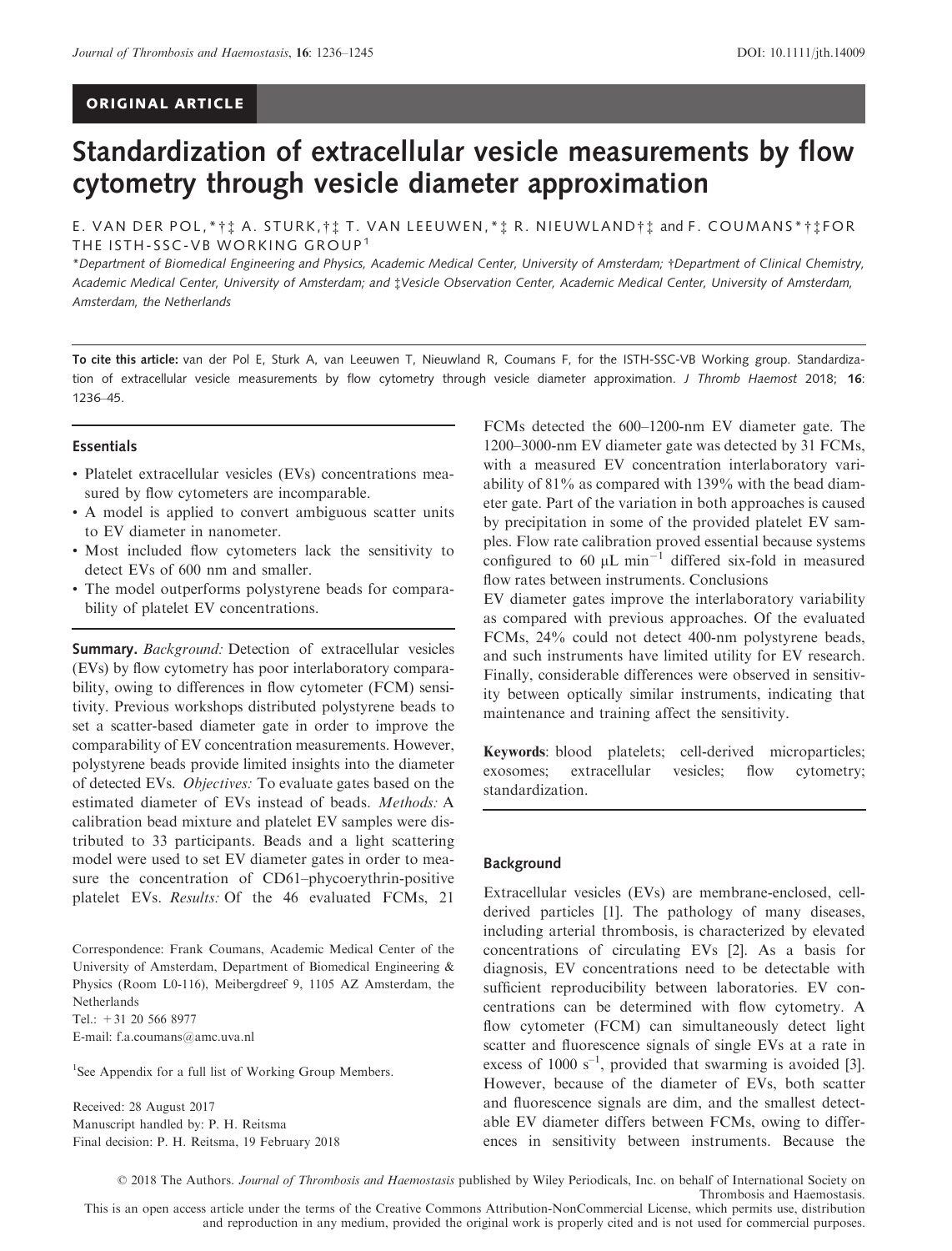smallest EVs are at least an order of magnitude more frequent than the larger EVs [4,5], the minimum EV diameter detectable by each FCM will directly affect the measured EV concentration. A method for measuring EVs in the same diameter range should therefore result in comparable EV concentrations between instruments.

Two previous workshops were initiated by the Scientific Standardization Committee on Vascular Biology of the ISTH to standardize a detected diameter range of EVs [6,7]. These workshops reduced the interlaboratory variability of platelet EV concentration measurements by setting diameter gates based on measuring polystyrene beads. The second workshop accounted for differences between forward scatter (FSC) and side scatter (SSC) collection angles, by applying different beads for FSC and SSC. However, neither workshop accounted for variations in FSC and SSC collection angles, or for newer, high-sensitivity, FCM designs [8,9]. For both workshops, the diameter range of the selected EVs within the applied bead diameter gate is unknown.

Therefore, the aim of this study was to standardize concentration measurements of EVs within the same diameter range by modeling the scatter–diameter relationship for different FCMs. The scatter–diameter relationship depends on the refractive index (RI) of EVs and the FCM configuration, including fluidics, optics, electronics, and settings. In previous studies, the RI of EVs was typically assumed to be constant, with a value near 1.40 [10,11]. All RIs given in the text are for a wavelength of 488 nm. The scatter–diameter relationship can be computed for FCM configurations by the use of MATLAB scripts from Mätzler [12], based on Mie theory [13]. In our approach, polystyrene beads are used to establish the scatter–diameter relationship for EVs [3]. Figure 1 shows the scatter–diameter relationships for three FCMs that differ in optical configuration, and therefore have different scatter–diameter relationships. Figure 1A shows FSCs and Fig. 1B and Fig. 1C show two different SSC configurations of three different FCMs. The scatter signal of a 400-nm polystyrene bead  $(RI = 1.61, black ball in the$ inset) corresponds to an EV diameter of 700 nm (Fig. 1A), 1790 nm (Fig. 1B), and 1450 nm (Fig. 1C; the orange line and the inset green ball both indicate the EV diameter for  $RI = 1.40$  [3]. From this example, it is clear that adjustment for the differences in collection optics between instruments is essential to set comparable EV diameter gates. In the approach tested here, the scatter– diameter relationship for EVs is used to find the EV diameter gates.

The choice of EV diameter gate needs consideration. Because some FCMs are insensitive by design, an allinclusive strategy will suffer from the least sensitive FCM, and thus ends up gating only large EVs. On the other hand, requiring all EV researchers to work only on FCMs with 'state-of-the-art' sensitivity is not feasible. Therefore, we decided to determine the concentrations of EVs in three different diameter gates, whereby EVs within the largest diameter gate are expected to be detectable by most FCMs, and those within the smallest diameter gate by only a few FCMs. These three ranges are 300–600 nm, 600–1200 nm, and 1200–3000 nm. Because the 1200–3000 nm diameter range of EVs considerably overlaps with platelet diameters, it is impossible to distinguish plateletderived EVs from platelets within this diameter range.



Fig. 1. Scatter–diameter relationships for three commercial flow cytometers (FCMs). The measured scatter signal for polystyrene beads (black markers) is fitted with a Mie model (black line). The scatter–diameter relationship for extracellular vesicles (EVs) is extrapolated (green line). The orange dashed line shows the scatter signal from a 400-nm polystyrene bead on the vertical axis, and the corresponding vesicle diameter on the horizontal axis. The two spheres in the inset show the relative diameter difference between the 400-nm polystyrene sphere and the vesicle with the same scatter signal. (A) BC Gallios 700 nm. (B) BD LSR II 1800 nm. (C) BC Astrios MoFlo 1430 nm. The dashed blue line shows the scatter signals corresponding to a 1200-nm vesicle for the three FCMs. a.u., arbitrary units; FSC, forward scatter; RI, refractive index; SSC, side scatter.

© 2018 The Authors. Journal of Thrombosis and Haemostasis published by Wiley Periodicals, Inc. on behalf of International Society on Thrombosis and Haemostasis.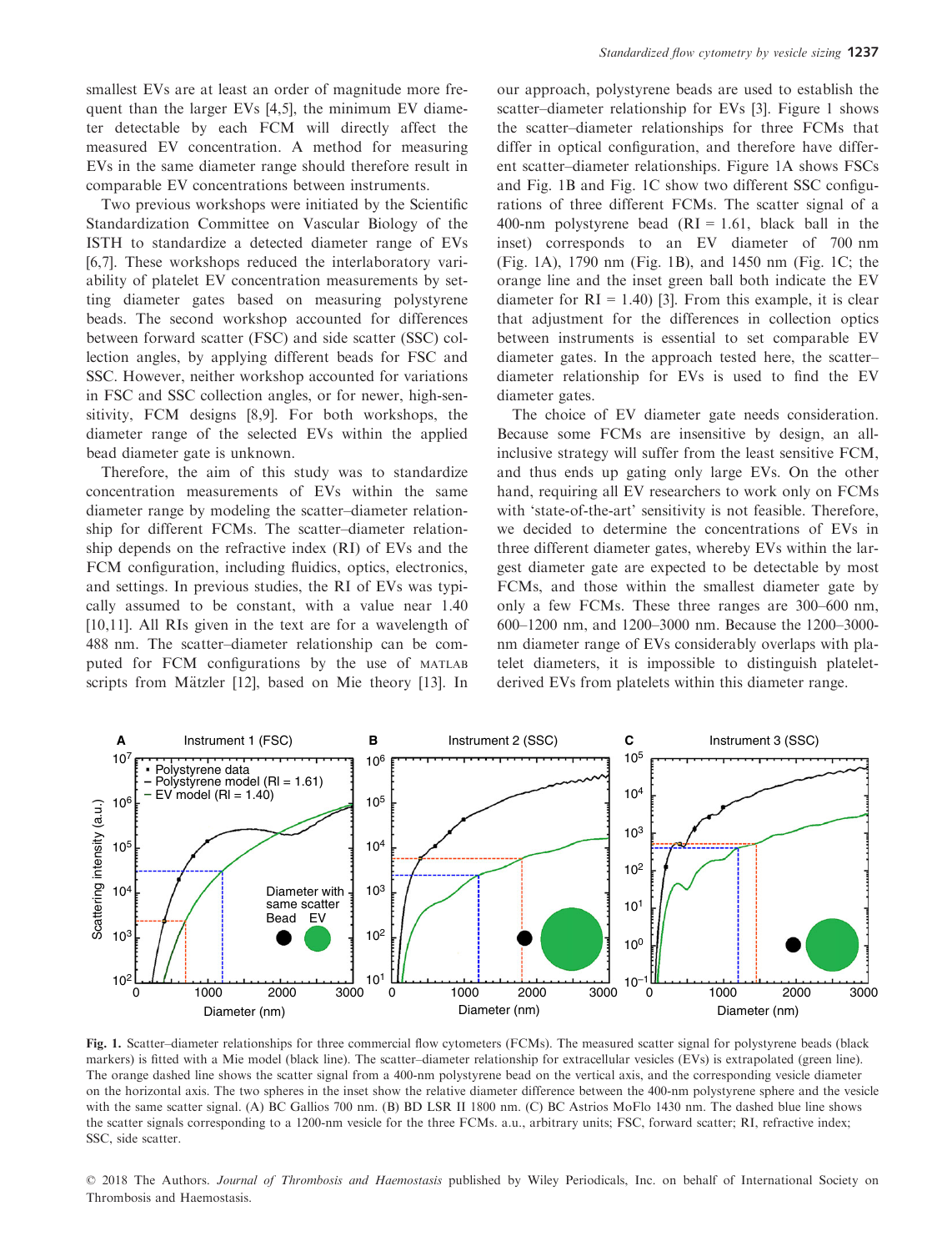## **Objective**

To evaluate a scatter–diameter model to standardize EV concentration measurements on FCMs.

# **Methods**

## **Outline**

Study participants first calibrated their instruments to determine the EV diameter gates that they could measure. Participants who could measure at least one EV diameter gate proceeded to measure the flow rate and CD61–phycoerythrin (PE)-stained EV samples. The EV concentration was determined on the basis of immunofluorescence and the detectable EV diameter gates. For comparison, the EV concentration was also determined for a bead diameter gate and by fluorescence alone (i.e. no diameter gate).

# **Participants**

All participants had a publication track record on detection of EVs by flow cytometry. In addition, two participants without an EV track record but who were very knowledgeable about FCMs or standardization were invited to take part.

# Samples and distribution

We distributed frozen aliquots of platelet EVs, also known as 'platelet microparticles'. See Data S1 for additional details.

The concentrations of staining reagents were 5.2  $\mu$ g mL<sup>-1</sup> for lactadherin–fluorescein isothiocyanate (FITC) (Haematologic Technologies, Essex Junction, VT, USA),  $0.65 \mu g \text{ mL}^{-1}$  for CD61–PE (VIPL2; BD Biosciences, San Jose, CA, USA), and  $1.8 \mu g \text{ mL}^{-1}$  for  $IgG_1-PE$  (mouse BALB/c  $IgG_1$ ,  $\kappa$ ; BD Biosciences). Simultaneously, an aliquot of the sample was thawed on melting ice for 1 h and diluted  $1 : 7 \frac{(v/v)}{v}$  with phosphatebuffered saline (PBS). The sample was visually inspected for clumps. For staining,  $5 \mu L$  of lactadherin–FITC and  $5 \mu L$  of antibody conjugate (either CD61–PE or IgG–PE) was added to 40  $\mu$ L of sample and incubated for 15 min in the dark. Then, the mixture was diluted with  $550 \mu L$ of PBS. Besides isotype controls, PBS with and without staining reagent was measured.

# Software and beads for standardization

The Rosetta Calibration system (Exometry, Amsterdam, the Netherlands) was used to determine the diameter gates for each flow cytometer. Rosetta Calibration consists of software and a mixture of seven types of polystyrene bead with traceable mean diameters between 100 nm and 1000 nm. Fluorescent polystyrene beads of 400 nm are included as a marker. The bead mixture is analyzed on the FCM, with the settings for EV analysis. The measurement data are analyzed by a standalone software package that automatically recognizes the bead populations and fits a Mie model to derive the parameters describing the optical configuration of the used FCM. Starting from the manufacturer's specification for each FCM, these optical parameters are fitted to different values for each FCM, accounting for differences in both design and FCM alignment; see [14,15] for more details. With the assumption of an RI of 1.40 for EVs [10], the scatter–diameter relationship for EVs is estimated. The output of the software is the Mie model for spheres of various RIs, including EVs  $(RI = 1.40)$  [10,15], polystyrene  $(RI = 1.61)$ , and silica  $(RI = 1.44)$ . Furthermore, EV diameter gates are given in scatter units that correspond to three EV diameter ranges: 1200–3000 nm, 600–1200 nm, and 300–600 nm. These gates in scatter units can then be applied in the analysis software of the user. The gates were carefully selected to avoid inflection points of the scatter–diameter relationship at gate boundaries for the included FCMs.

# First assessment of sensitivity

Each participant measured the Rosetta Calibration bead mixture, and sent the data files to the coordinating laboratory. The files were analyzed with the Rosetta Calibration software to determine the detectable gates. Whenever the sensitivity was less than expected based on the FCM specifications, participants were asked to change their measurement settings to evaluate whether the sensitivity could be improved. Participants who could measure the 1200–3000-nm gate continued to perform measurements on the platelet EVs. To validate the fitted model, participants measured a silica bead mixture containing 391-nm and 772-nm silica beads (Exometry).

## Flow rate calibration

Determination of the EV concentration, defined as the number of EVs per milliliter, requires the number of EVs detected and the sample volume. The measured sample volume can be derived from the product of flow rate and measurement time. Although several FCM interfaces allow setting of the flow rate in  $\mu L$  min<sup>-1</sup>, this flow rate is typically unmonitored and requires calibration before the actual flow rate is known. We evaluated two independent methods for determining the flow rate: TruCount beads (BD Biosciences) and mass discharge. TruCount was performed as described in the product insert. Briefly, a pellet containing a known number of beads is dissolved in a known volume, and the number of beads measured per unit time is directly correlated with the sample volume processed during that time. The mass discharge is determined by weighing a sample tube before and after a 10-min measurement.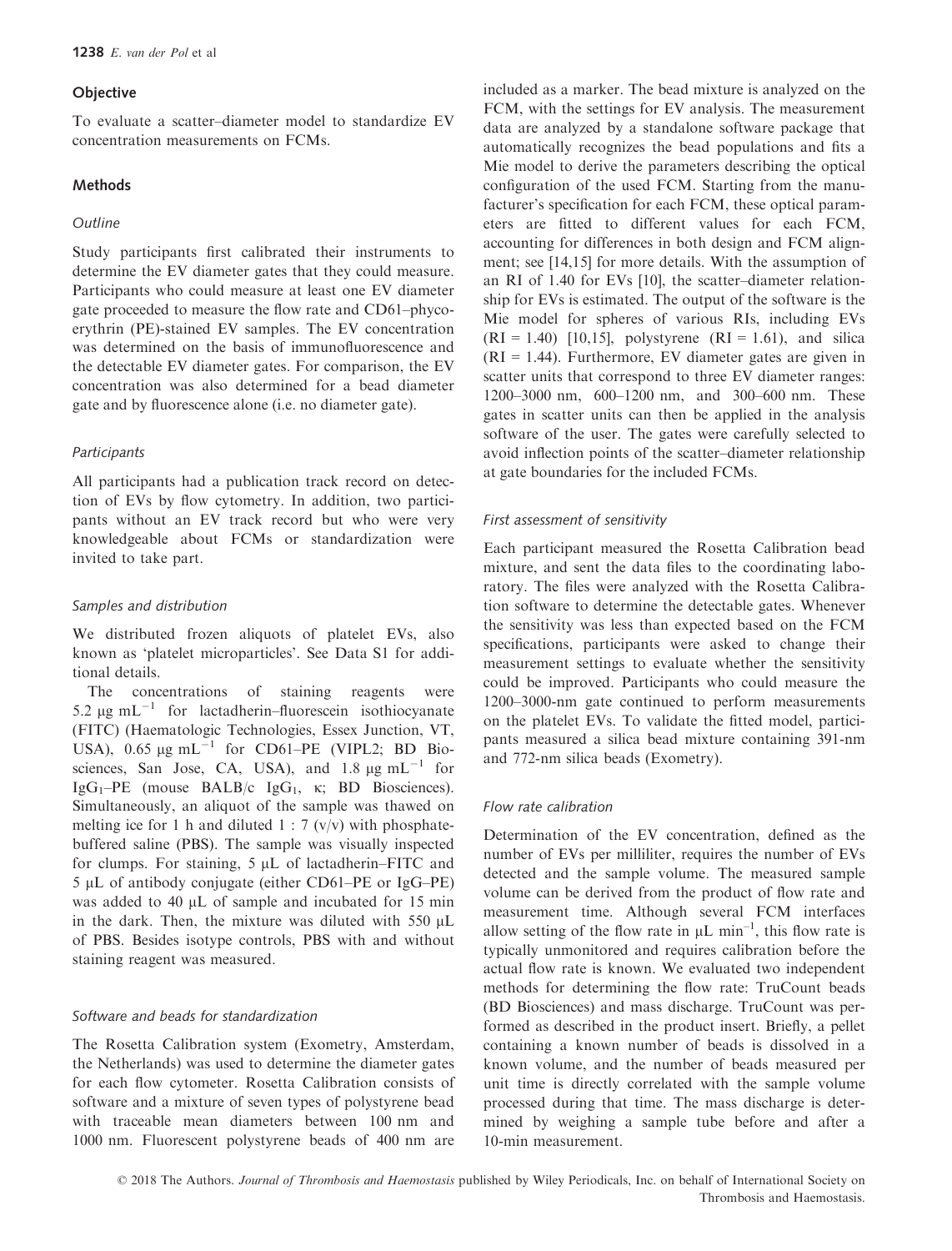### Sample measurement

Participants configured their FCMs according to local procedures. We suggested applying a flow rate of 60  $\mu$ L min<sup>-1</sup>, measuring for 1 min, setting the scatter voltages such that no saturation occurs, and setting the fluorescent voltages such that isotype control signals are in the first log-decade. Participants who preferred a lower flow rate were asked to measure for longer time to detect a sufficient number of EVs. Participants measured the data and performed their own data analysis, and submitted the determined ungated and EV diameter-gated concentrations together with the data files to the coordinating laboratory.

## Determination of reproducibility

First, we determined the EV concentration on the basis of immunofluorescence alone to establish the performance of a no diameter gate. Second, we selected polystyrene bead diameter gates for comparison with earlier beadbased approaches [4,5]. Similarly to the latest FCM workshop [7], we selected two bead diameter gates to compensate for differences between SSC and FSC. This resulted in a 400–800-nm bead diameter gate for SSC and a 600–1000-nm bead diameter gate for FSC, both which are comparable to a 1200–3000-nm EV diameter gate (FACSCanto versus Gallios). Third, the EV concentration in the 1200–3000-nm EV diameter gate was compared with those in the no diameter gate and the bead diameter gate. Furthermore, we determined EV concentrations in EV diameter gates of 600–1200 nm and 300–600 nm. Figure 2 shows the no diameter gate, bead diameter gate, 1200– 3000 nm EV diameter gate, 600–1200 nm EV diameter gate and 300–600 nm EV diameter gate in a randomly selected sample. To summarize the results, for each gate we determined the coefficient of variation (CV) (ratio of standard deviation over mean) of EV concentrations from all participating FCMs. The bead diameter gates were applied centrally with FLOWJO VX (FlowJo, Ashland, OR, USA) because the scatter signals for the beads were not shown in the Exometry software. All other gating was performed by the participants. All statistical data analysis was performed in MATLAB 2014a (Mathworks, Natick, MA, USA). Data files are available upon request.

# Results

#### Inclusion

The 33 participants registered a total of 64 FCMs. A total of 23 FCMs recorded data from platelet EV samples. Figure 3 summarizes the reasons for exclusion. Of the 64 FCMs, 18 did not return data, 15 because the participant had registered multiple (up to six) FCMs, but only intended to measure on one or two FCMs. Two FCMs



Fig. 2. Example of the five gates set on a BD FACSCanto flow cytometer. A no diameter gate (green) selects all extracellular vesicles (EVs) with CD61–phycoerythrin (PE). The 400–800-nm polystyrene bead diameter gate (orange) and the 1200–3000-nm EV diameter gate (red) overlap. The 600–1200-nm EV diameter gate (beige) is detectable, but the 300–600-nm EV diameter gate is not. SSC, side scatter.

could not be tested, owing to customs issues, and one FCM was no longer available. The remaining 46 FCMs measured the Rosetta Calibration beads to assess the sensitivity. Of these 46 FCMs, 23 were excluded, 11 because the FCMs could not measure scatter from a 400-nm fluorescent polystyrene bead, which is required for the FCM calibration, three because the laboratory had already submitted data from a similar FCM, three because they were no longer available, and three because participants did not submit any data.

#### FCM light scatter sensitivity

All participants measured the Rosetta Calibration beads with the FCM settings that they previously applied to study EVs (Fig. 4). Fourteen FCMs were not sensitive enough to detect 400-nm fluorescent polystyrene beads. Because detection of these 400-nm beads is essential for identification of the different bead populations, the procedure could not determine the optical configuration of the FCM, so no scatter–diameter relationship for these FCMs could be determined. In contrast to the previous workshops [6,7], we require the signals of marker beads to exceed the background noise to allow the algorithm to automatically find the peaks. Thus, a scatter signal that is dominated by noise is not adequate for reliable EV diameter determination. The model was applied to FSC for the BC EPICS XL, Gallios, Navios and Astrios and BD Influx systems [7]. Of the BC FCMs, the Astrios FCM, two of four Gallios FCMs and one of six Navios FCMs could detect the 400-nm beads. The model was applied to SSC for the remaining 30 FCMs. Among these, all five

© 2018 The Authors. Journal of Thrombosis and Haemostasis published by Wiley Periodicals, Inc. on behalf of International Society on Thrombosis and Haemostasis.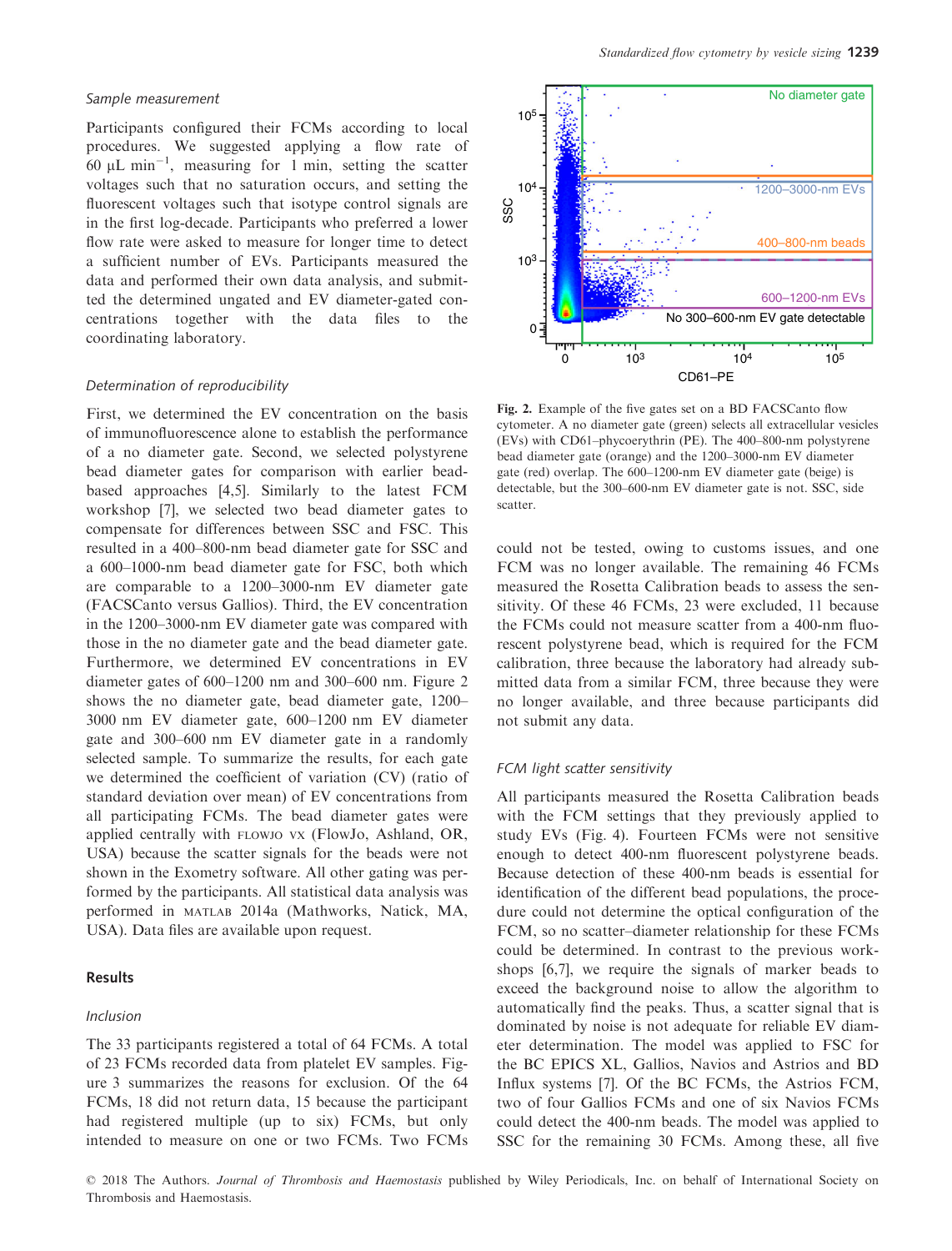

Fig. 3. Enrollment and reasons for exclusion from final result. FCM, flow cytometer.

BD Accuri C6 FCMs and one FACS Canto II FCM could not detect the 400-nm beads. For the FCMs in this study, the scatter from 400-nm polystyrene beads corresponds to vesicle diameters of 700–900 nm on FSC and 1200–1900 nm on SSC, with the exact value depending on the configuration of the FCM (Fig. 1). Thus, it is possible for FSC-sensitive FCMs to detect the 1200–3000-nm EV diameter gate, but impossible for them to detect the 600–1200-nm EV diameter gate. An FCM that cannot detect in the 600–1200-nm EV diameter gate has limited utility for EV research.

For the 32 FCMs that could detect the 400-nm fluorescent beads, the model could be applied to determine the EV diameter gates. All participants could apply the EV diameter gates in their own analysis software. The mean diameters of silica validation beads (391 nm and 772 nm) were estimated to be 373 nm (CV of 5.8%) and 772 nm (CV of 3.7%) (see Table S1 and Fig. S1 for data per FCM). The largest error translates into an uncertainty of  $+ 100$  nm $- 80$  nm on the 1200-nm EV boundary. This is a small range as compared with the 700–1800-nm EV diameter corresponding to the signal of a 400-nm polystyrene bead, depending on the FCM configuration. Furthermore, the three FCMs with the largest errors in silica bead diameter estimates had relatively high CVs for bead measurements, suggesting that performance may be improved by optical alignment and/or fluidics maintenance.

Of the FCMs that could be calibrated, 32 had sufficient sensitivity to detect EVs in the 1200–3000-nm gate. Of these 32 FCMs, 22 could measure EVs in the 600–1200-nm gate, and six could measure EVs in the 300–600-nm gate.

## Flow rate calibration

The sample flow rate was set to 60  $\mu$ L min<sup>-1</sup> by 18 of 23 participants, and five participants used a flow rate between  $5 \mu L \text{ min}^{-1}$  and  $30 \mu L \text{ min}^{-1}$  because their FCMs had better CVs at lower flow rates. Figure 5A shows the configured rate versus the rate measured with TruCount beads. The FCMs that were configured to 60  $\mu$ L min<sup>-1</sup> had flow rates that varied between 20  $\mu$ L min<sup>-1</sup> and 121  $\mu$ L min<sup>-1</sup>, which underlines the need to determine the actual flow rate when reporting a measured concentration.

The comparison between TruCount beads and mass discharge shows that these methods are in agreement with each other ( $R^2 = 0.81$ ), and flow rates measured by mass discharge were, on average, 14% higher than flow rates measured with TruCount beads (Fig. 5B). Three participants reported sheath fluid falling into the test tube before or after the measurement time, which will result in an underestimation of the flow rate measured by mass discharge. In fact, only one mass discharge rate was below the TruCount rate. Mass discharge could not be determined for the Apogee A50, because this FCM has an actuated syringe to control the flow rate. An actuated syringe should provide a more reliable flow rate than could be determined with either TruCount or mass discharge. Because no participant made remarks about the TruCount method, the platelet EV concentrations in this article are based on flow rates determined with TruCount beads.

## CV of EV concentrations

Five participants reported visible precipitation in the platelet EV samples after thawing, and the precipitation was also observed after thawing of a second aliquot. Precipitation may change the concentration and diameter distribution of  $CD61<sup>+</sup>$  platelet EVs. The number of  $CD61<sup>+</sup>$ platelet EVs  $\mu L^{-1}$  was determined within the five gates as described in Methods (Fig. 2). The ranges of  $CD61<sup>+</sup>$  platelet EVs  $\mu L^{-1}$  were 8–85 159 (CV of 144%, 10 000-fold difference) for fluorescence only, 1–751 (CV of 139%) for the bead diameter gate, 32–875 (CV of 81%) for the 1200–3000-nm EVs, 1–16 331 (CV of 82%) for the 600– 1200-nm EVs, and 2–156 906 (CV of 115%) for the 300– 600-nm EVs (Figs 6 and 7). Because of the reporting of clumps, we expect that the observed variation is mostly attributable to intersample variation, and is thus not caused by the FCM and data analysis. As a contingency, the workshop also distributed erythrocyte EV samples (Data S2). For these samples, the CV was 100% for the CD235a–PE gate, 93% for the bead diameter gate, and 55% for the 1200–3000-nm EV diameter gate.

## Discussion and conclusions

We applied a scatter–diameter model to reduce the interlaboratory variability of platelet EV measurements performed in laboratories worldwide and on the most common types of FCM. Despite problems with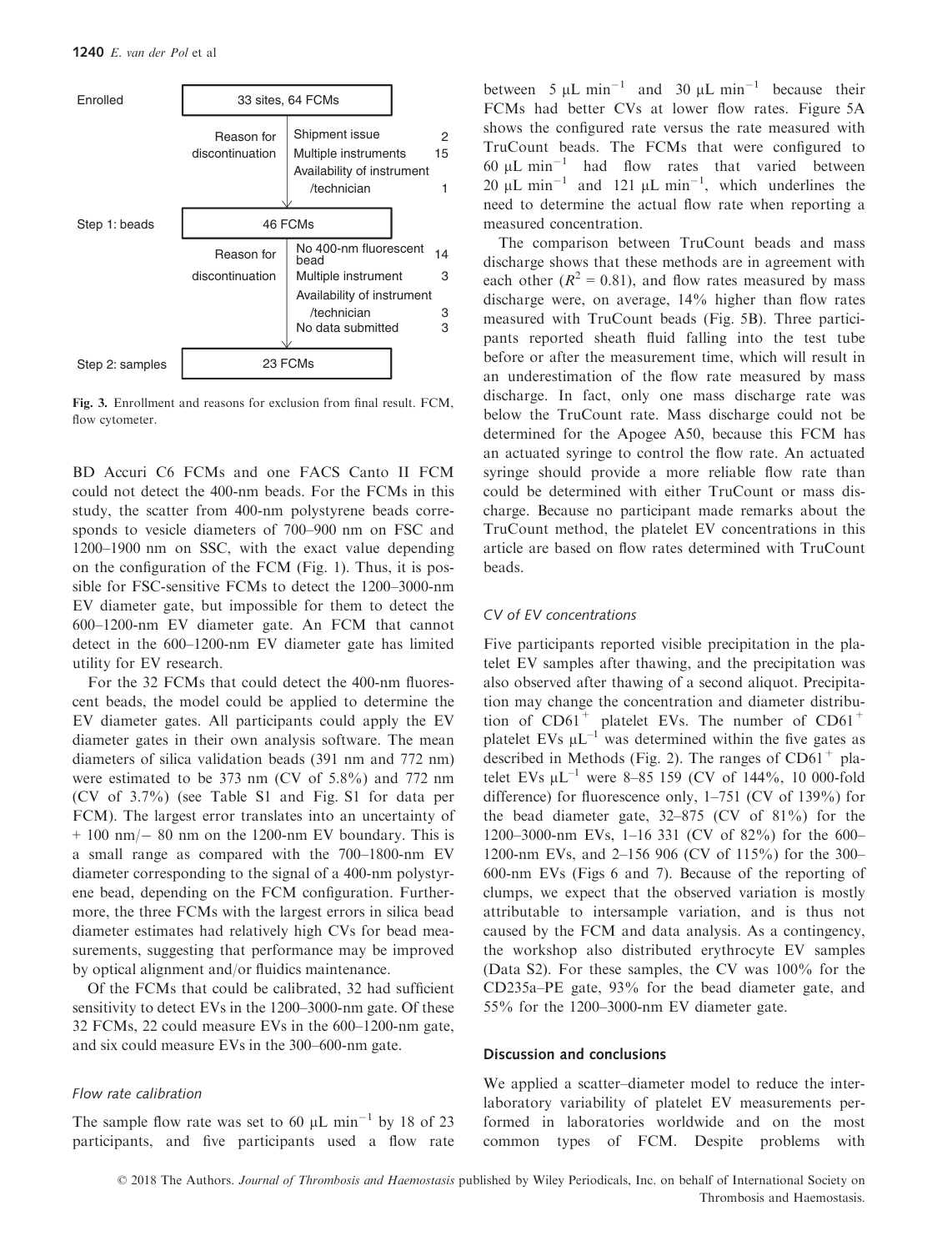

Fig. 4. Assessment of flow cytometer (FCM) sensitivity. Blue markers indicate whether an FCM was capable of detecting the signal of 1200-nm, 600-nm and/or 300-nm vesicles above the threshold level. For a number of FCMs this threshold could not be determined, because their scatter was too insensitive to detect 400-nm fluorescent polystyrene beads (red cross). Whether the model was applied to forward scatter (FSC) or side scatter (SSC) is shown in parentheses after the FCM name. EV, extracellular vesicle. [Color figure can be viewed at wileyonlinelibrary.com]

precipitation in the EV samples, we found that the CV improved from 139% to 81% for a polystyrene beadbased gate to an EV diameter-based gate, respectively. This improvement suggests that the light scattering model assuming an RI of 1.40 for EVs is a step in the right direction, which is supported by the CVs of 93% for the bead diameter gate and 55% for the 1200–3000 nm EV diameter gate for erythrocyte EV samples (Data S2). Furthermore, a scatter–diameter model converts arbitrary scatter units to nanometers, and thus provides valuable information on the measured particles. For example, an SSC gate on 400–800-nm polystyrene beads approximately detects platelet EVs of 1200– 3000 nm. Thus, from the measurement data, it is not possible to tell whether  $CD61<sup>+</sup>$  particles within the 1200–3000-nm gate are small platelets [16] or plateletderived EVs. In general, if the diameter distributions of EVs and the cell of origin overlap, an EV identification marker is needed, which is so far unavailable.

For standardization, in addition to the determination of the detected diameter in nanometers, it is important to calibrate the fluorescence channels and the sample flow rate. Fluorescence channels can be calibrated to mean equivalent soluble fluorochromes [17], and the fluorescence resolution limit can be determined [18]. This is currently being evaluated for EV samples by a joint working group from the ISTH, the International Society for the Advancement of Cytometry, and the International Society for Extracellular Vesicles (evflowcytometry.org). This fluorescence information is essential to assess whether differences in EV concentrations may be attributable to differences in the fluorescence resolution limit between FCMs. Furthermore, for concentration measurements, calibration of the flow rate is essential. Both the Tru-Count beads method and the mass displacement method are adequate approaches for flow rate calibration. Tru-Count beads are applicable for all FCMs, and are easier to use.

Because EVs are commonly defined as membraneenclosed particles with a diameter between 50 nm and 1000 nm, any FCM applied for EV research should at least be able to measure EVs within the 600–1200-nm EV diameter gate. However, to our surprise, only 22 of the 46 participating FCMs were able to measure the entire 600– 1200-nm EV diameter gate (Fig. 4). This relative insensitivity can be attributed to the design, the state of

© 2018 The Authors. Journal of Thrombosis and Haemostasis published by Wiley Periodicals, Inc. on behalf of International Society on Thrombosis and Haemostasis.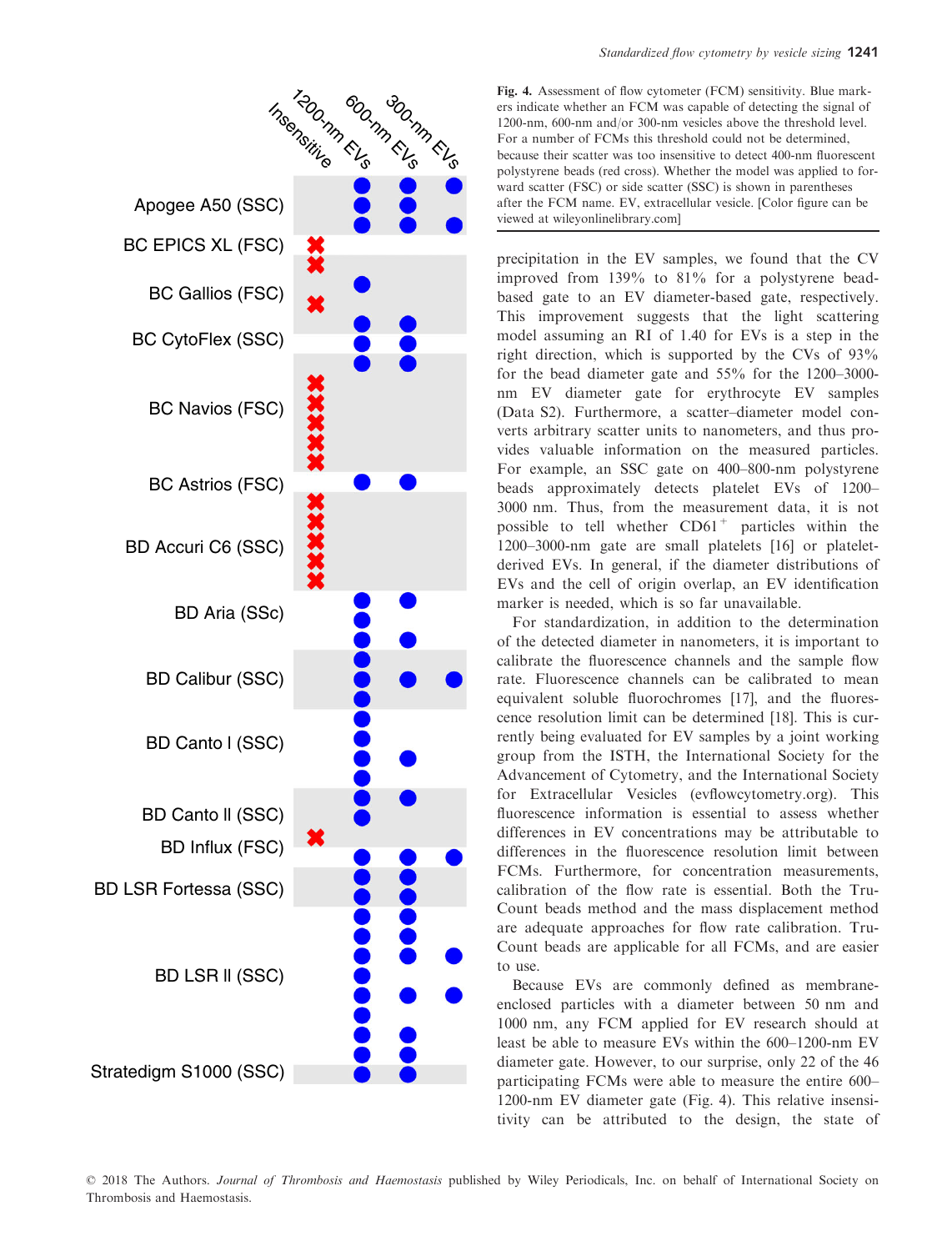

Fig. 5. Measured and configured flow rates on 23 flow cytometers. Participants typically configured the flow rate to 60  $\mu$ L min<sup>-1</sup> and determined the flow rate both with TruCount beads and by weight aspirated during 10 min of measurement. (A) For a configured flow rate of 60 µL min<sup>-1</sup>, flow rates determined by TruCount were between 20 µL min<sup>-1</sup> and 121 µL min<sup>-1</sup>. (B) The mass discharge flow rate is 14% higher on average than the TruCount flow rate. [Color figure can be viewed at wileyonlinelibrary.com]



Fig. 6. Determined concentrations of platelet extracellular vesicles (EVs) on different flow cytometers (FCMs) for three different methods. In the fluorescence only gate method, events that have a CD61–phycoerythrin (PE) signal above the isotype control (CD61–PE<sup>+</sup>) are included. In the bead diameter gate method, all CD61–PE<sup>+</sup> events are included if their scatter signal is within that of 400–800-nm polystyrene beads for side scatter FCMs and within that of 600–1000-nm polystyrene beads for forward scatter FCMs. In the 1200–3000-nm EV diameter gate method, CD61–PE<sup>+</sup> events are included if their scatter signal is in within the signal of 1200–3000-nm EVs. The markers show the minimum, maximum and median of three measurements. On the right, the 25th, 50th and 75th percentiles for all methods are shown. [Color figure can be viewed at wileyonlinelibrary.com]

maintenance and the day-to-day operational configuration of the FCM, and/or the training level of the operator. The operator training level needs to be higher for more complex instruments such as the BD Influx or the BC Astrios. For example, the performance of the BD Accuri is most likely attributable to the FCM design. In addition,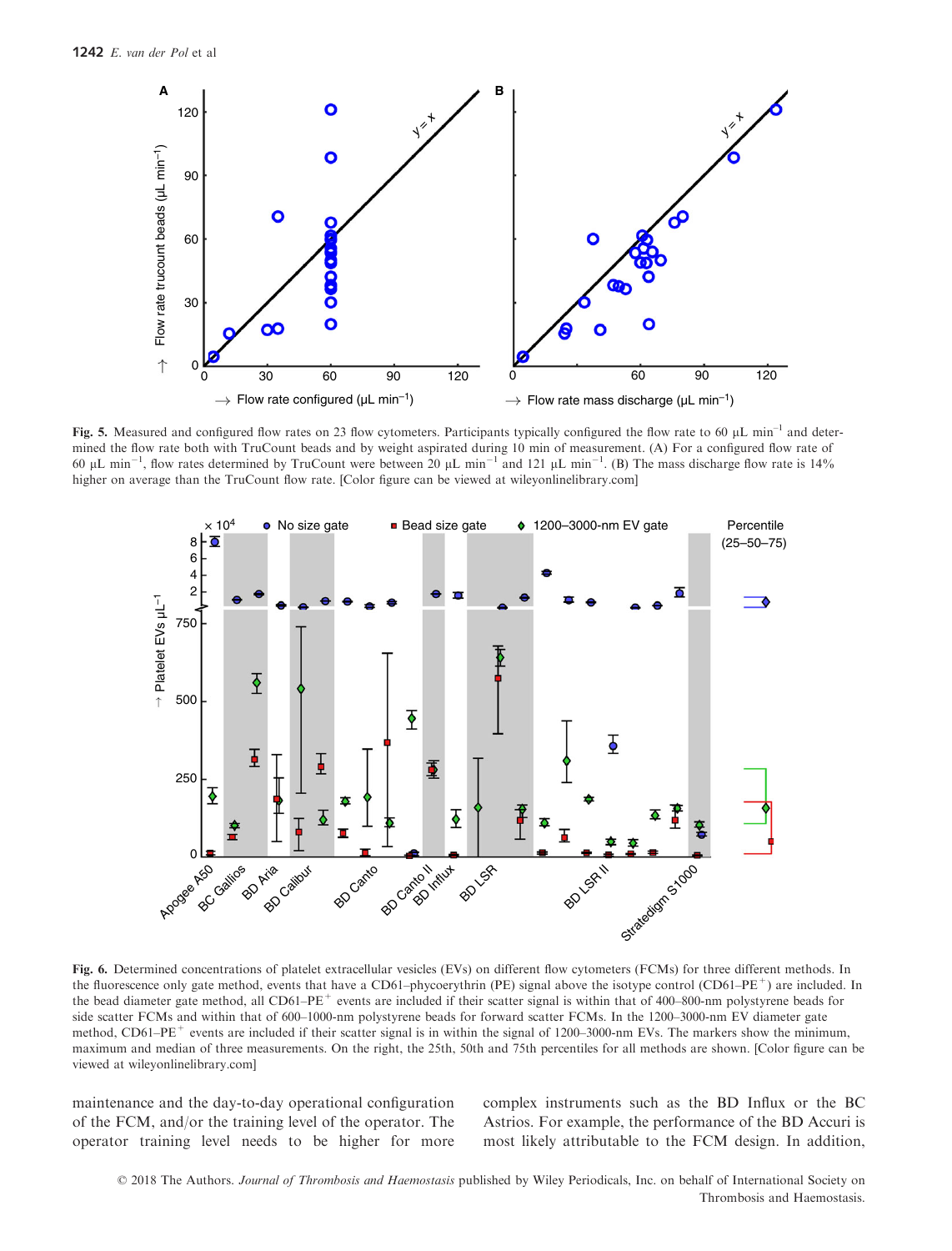

Fig. 7. Determined concentrations of platelet extracellular vesicles (EVs) on different flow cytometers for 600–1200-nm EVs and 300–600-nm EVs. Brackets to the right indicate the 25th, 50th and 75th percentiles of all data; marker and whiskers indicate median and maximum/minimum concentrations of three repeats. [Color figure can be viewed at wileyonlinelibrary.com]

the same model of FCM showed marked differences in performance. For example, of the three BD FACSCanto II FCMs, one could not detect the 400-nm polystyrene beads, one could detect 1200–3000-nm EVs, and one could also detect 600–1200-nm EVs. This discrepancy shows that FCM maintenance, alignment and settings are crucial for optimal results. In fact, another FCM measured a CV of 22% for a 1000-nm polystyrene bead, and probably needed maintenance. Evidence for improper settings can also be found within the data; for example, on one FCM the gain and voltage were set so high that noise on scatter was in the fourth log-decade of a five-log-decade range, resulting in an extremely narrow, and thus useless, detection range. Improper settings are resolvable through training, which is available from several companies and scientific societies in the flow cytometry field. On the positive side, these standardization workshops are a way to benchmark and make improvements. One of the participants who measured and calibrated at several settings to compare performance commented 'This study has definitely broadened my view of the way in which we analyze EVs on our cytometer and has helped me realize that a few small changes can make a big difference to EV analysis!'.

In this study, we selected a flow rate of 60  $\mu$ L min<sup>-1</sup> because this flow rate is available on most FCMs. It is reasonable to assume that a lower flow rate will improve the reproducibility of measurements, provided that the total number of detected platelet-derived EVs is maintained by reducing the sample dilution and/or increasing the measurement time.

See Data S3 for a detailed description of the model approach. Improvements to the model approach may be achievable in three ways: a robust method for determining the scatter resolution limit, refinement of the RI of EVs, and inert beads that mimic EV scatter properties. First, in the present approach, we provided an EV diameter gate when any event was measured at the lower gate boundary.

This procedure is not ideal because, for some FCMs in this study, the background noise on the scatter channel fell within the diameter gate, resulting in an artefactual elevation in EV concentration. The Rosetta Calibration mixture may allow determination of the scatter resolution limit analogous to approaches developed for fluorescence [18]. Second, we assumed that EVs are spheres with a uniform RI of 1.40. Estimates for EV RIs range between 1.37 and 1.45 [10,11,15], and, although the true EV-RI is unknown and may be different for different EV subpopulations, the RI has a profound impact on the calculated diameter of EVs for a particular scatter signal. For example, the same scatter signal is expected for EVs with RIs of 1.37, 1.40 and 1.45 with diameters of 2700, 1200 and 820 nm, respectively. Third, it may be more appropriate to describe EVs as an intravesicular fluid with a low RI that is surrounded by a membrane with a high RI. If the low-RI core–high-RI shell is a good approximation for an EV, a hollow silica bead [Z Varga, M Pálmai, R Garcia-Diez, C Gollwitzer, M Krumrey, JL Fraikin, N Hajji, E van der Pol, TG van Leeuwen, R Nieuwland, under review] may scatter light comparably to EVs of similar diameter. Such a reference bead should have long-term stability as compared with biological reference materials, and may be applied for gating in lieu of the model-based approach. In any case, a scatter-based diameter gate requires the RI of EVs to be approximately constant. If this EV RI is not constant, the alternative approach is to derive the EV diameter by using a fluorescent membrane marker [19], but, thus far, the staining intensity of EVs in plasma samples has been low [20], or has required elaborate protocols [8]. Several of these assumptions are not valid for platelets, which contain dense granules and are discoid. The dense granules are expected to make a substantial contribution to the SSC signal, but less of a contribution to the FSC signal, thus invalidating the assumption that EVs have a uniform RI of 1.40. When comparing volume estimates for

© 2018 The Authors. Journal of Thrombosis and Haemostasis published by Wiley Periodicals, Inc. on behalf of International Society on Thrombosis and Haemostasis.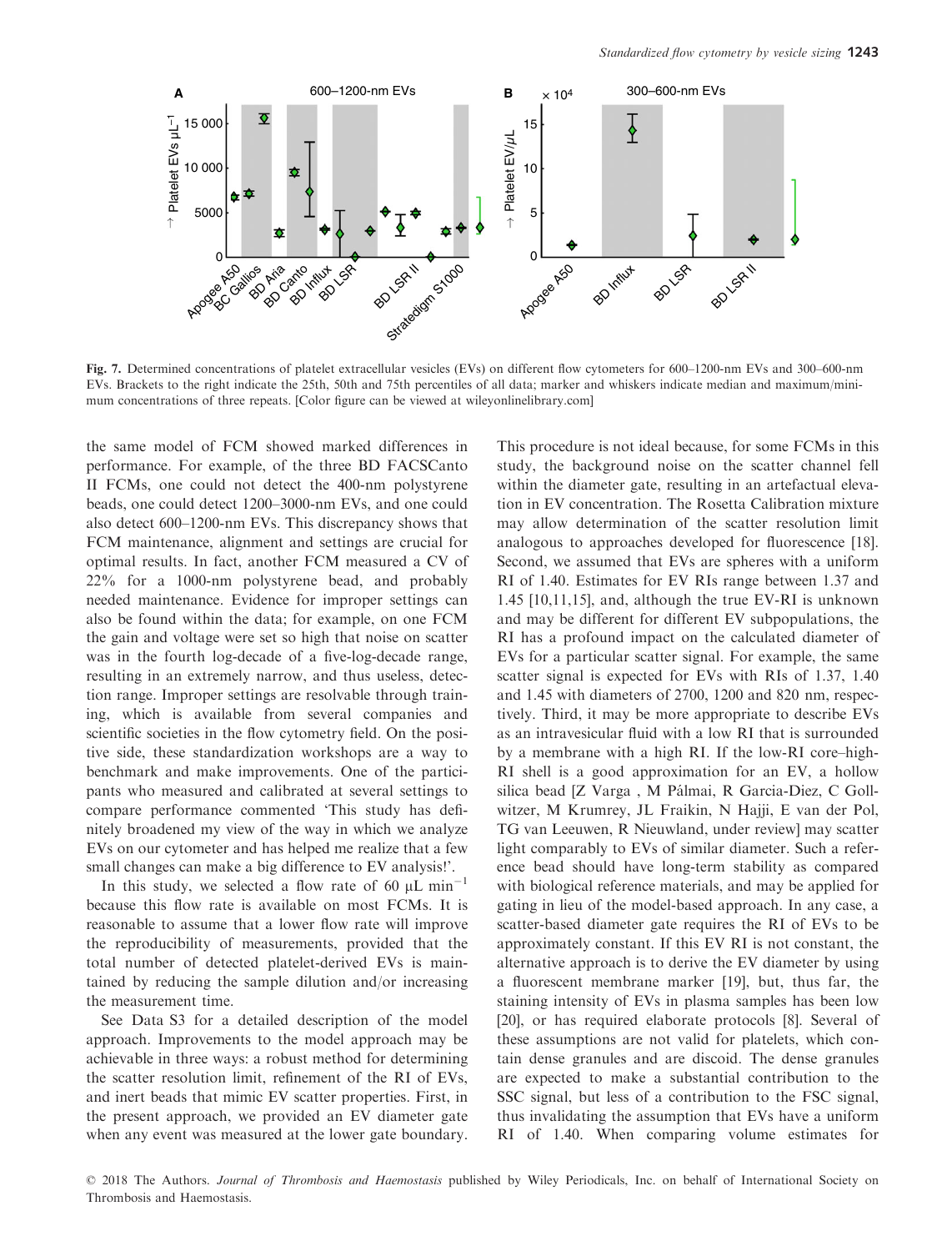platelets obtained with our model with an impedancebased volume measurement (Fig. S4), we found that the mode platelet volume was underestimated by 30%, and that the mean platelet volume and platelet distribution width were overestimated by two-fold and three-fold, respectively. Because we lack information regarding the shape and contents of large platelet EVs, it is not possible to assess whether an overestimation of diameter occurred in the 1200–3000-nm platelet EV gate.

Taken together, the data presented here suggest that an EV diameter model may be more effective for reducing interlaboratory variability than polystyrene bead-based gating, and that knowledge on the detected EV diameter itself is valuable for the interpretation of results.

# Addendum

E. van der Pol, R. Nieuwland, and F. A. W. Coumans were responsible for the conception and design of the study. F. A. W. Coumans was responsible for data collection. E. van der Pol and F. A. W. Coumans were responsible for data analysis and interpretation. E. van der Pol, R. Nieuwland, and F. A. W. Coumans drafted the article. A. Sturk and T. G. van Leeuwen critically revised the article. All authors gave final approval of the version to be published.

# Acknowledgements

We acknowledge funding from the ISTH Scientific Standardization Committee on Vascular Biology, and from the Netherlands Organization for Scientific Research – Domain Applied and Engineering Sciences (NWO-TTW), research programs VENI 13681 (F. A. W. Coumans) and Memphis II (E. van der Pol).

# Disclosure of Conflict of Interests

E. van der Pol and F. A. W. Coumans are shareholders in Exometry BV. The other authors state that they have no conflict of interest.

## Appendix

# ISTH-SSC-VB Working Group

F. Mobarrez, Stockholm, Sweden; G. Arkesteijn and M. Wauben, Utrecht, the Netherlands; P. R.-M. Siljander, Helsinki, Finland; V. Sánchez-López and R. Otero-Candelera, Seville, Spain; L. A. Ramón, S. Dolz and V. Vila, Valencia, Spain; N. Mackman and J. Geddings, Chapel Hill, NC, USA; F. Mullier and N. Bailly, Namur, Belgium; J.-Y. Han, Busan, Korea; H. C. Kwaan and I. M. Weiss, Chicago, IL, USA; E. I. Buzás and E. Pállinger, Budapest, Hungary; P. Harrison, Birmingham, UK; J. Kraan, Rotterdam, the Netherlands; B. D. Hedley and A. LazoLangner, London, Ontario, Canada; A. Enjeti, Newcastle, NSW, Australia; P. J. Norris, San Francisco, CA, USA; C. Paris and S. Susen, Lille, France; A. Bonnefoy and I. Delorme, Montreal, Quebec, Canada; W. L. Chandler, Seattle, Washington, USA; C. Hau, Amsterdam, the Netherlands; H. C. D. Aass, Oslo, Norway; D. Connor, Sydney, NSW, Australia, X. Wu, Seattle, WA, USA; R. Dragovic, Oxford, UK; L. M. Uotila, Helsinki, Finland; R. Lacroix and S. Robert, Marseille, France.

# Supporting Information

Additional supporting information may be found online in the Supporting Information section at the end of the article.

Data S1. Further details of samples and distribution.

Data S2. Erythrocyte EV samples.

Data S3. Mie model fitting and extrapolation.

Data S4. Measurement protocol.

Table S1. Diameter of silica beads determined by flow cytometers (FCMs) that measured extracellular vesicles from platelet and erythrocyte samples.

Fig. S1. Estimated size of silica beads compared to bead diameters determined by transmission electron microscopy (TEM).

Fig. S2. The volume distribution of platelets by the scatter model compared to a hematology impedance analyzer.

Fig. S3. Determined concentrations of extracellular vesicles (EVs) from erythrocytes on different flow cytometers for three different gating strategies.

Fig. S4. Determined concentrations of erythrocyte EVs on different flow cytometers for 600–1200-nm EVs and 300–600-nm EVs.

Fig. S5. Size to scatter relationships for FCMs that measured platelet EV and erythrocyte EV samples.

### References

- 1 Brisson AR, Tan S, Linares R, Gounou C, Arraud N. Extracellular vesicles from activated platelets: a semiquantitative cryoelectron microscopy and immuno-gold labeling study. Platelets 2017; 28: 1–9.
- 2 Gasecka A, Böing AN, Filipiak KJ, Nieuwland R. Platelet extracellular vesicles as biomarkers for arterial thrombosis. Platelets 2017; 28: 228–34.
- 3 Van Der Pol E, van Gemert M, Sturk A, Nieuwland R, Van Leeuwen T. Single vs. swarm detection of microparticles and exosomes by flow cytometry. J Thromb Haemost 2012; 10: 919–30.
- 4 van der Pol E, Coumans FAW, Gardiner C, Sargent IL, Harrison P, Sturk A, van Leeuwen TG, Nieuwland R. Particle size distribution of exosomes and microvesicles by transmission electron microscopy, flow cytometry, nanoparticle tracking analysis, and resistive pulse sensing. J Thromb Haemost 2014; 12: 1182–92.
- 5 Robert S, Poncelet P, Lacroix R, Arnaud L, Giraudo L, Hauchard A, Sampol J, Dignat-George F. Standardization of platelet-derived microparticle counting using calibrated beads and a Cytomics FC500 routine flow cytometer: a first step towards multicenter studies? J Thromb Haemost 2008; 7: 190–7.
- 6 Lacroix R, Robert S, Poncelet P, Kasthuri R, Key N, Dignat-George F. Standardization of platelet-derived microparticle